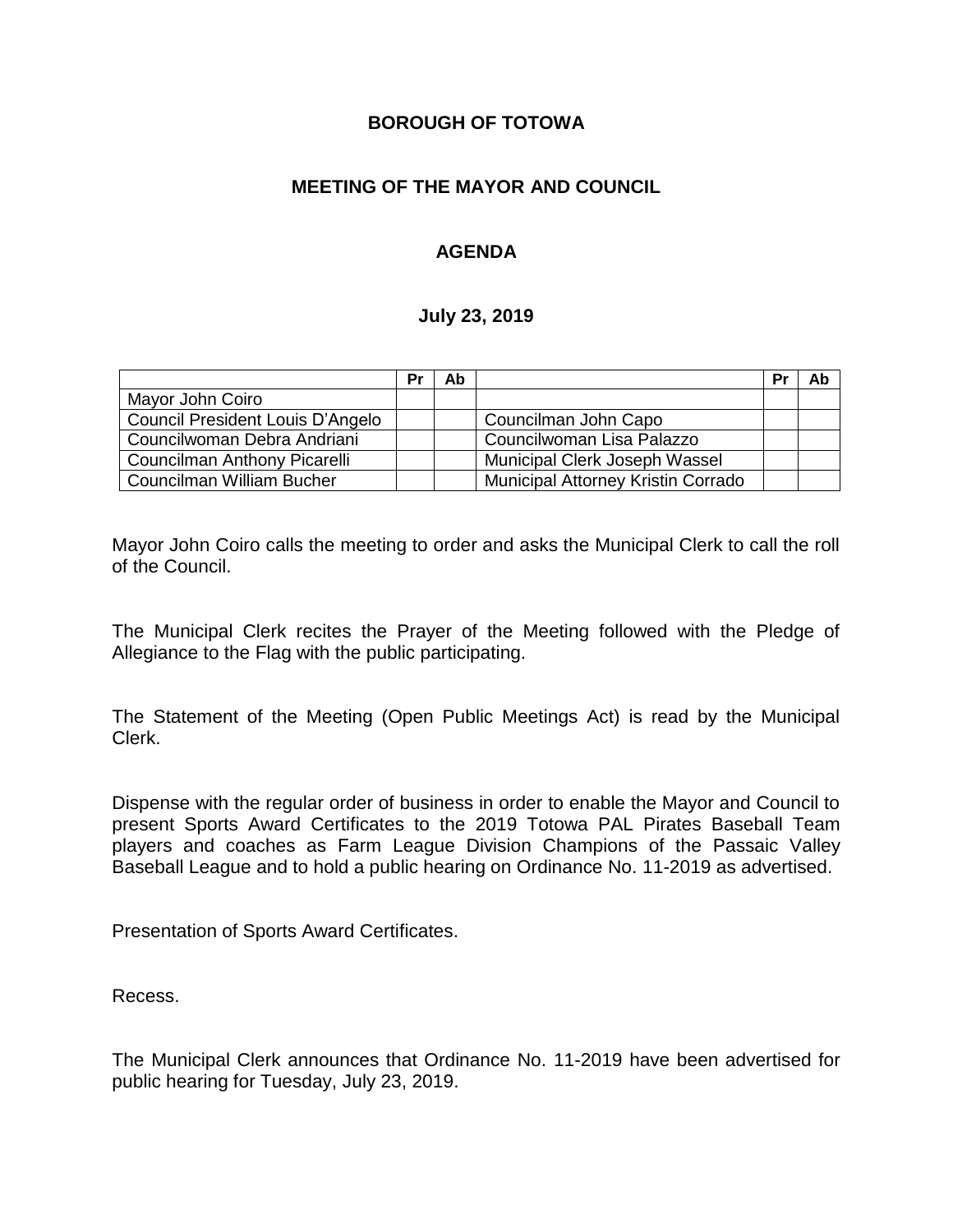The Municipal Clerk reads the legal notice and the title of Ordinance No. 11-2019 (Amend Salary Ordinance).

Open public hearing.

Mayor Coiro asks if any citizens wish to be heard on Ordinance No. 11-2019.

# **CITIZENS HEARD:**

Close public hearing.

The Municipal Clerk reads Ordinance No. 11-2019 by title.

Adopt Ordinance No. 11-2019.

Revert to the regular order of business.

Report from Members of the Council, Municipal Clerk and Municipal Attorney.

#### **CITIZENS HEARD:**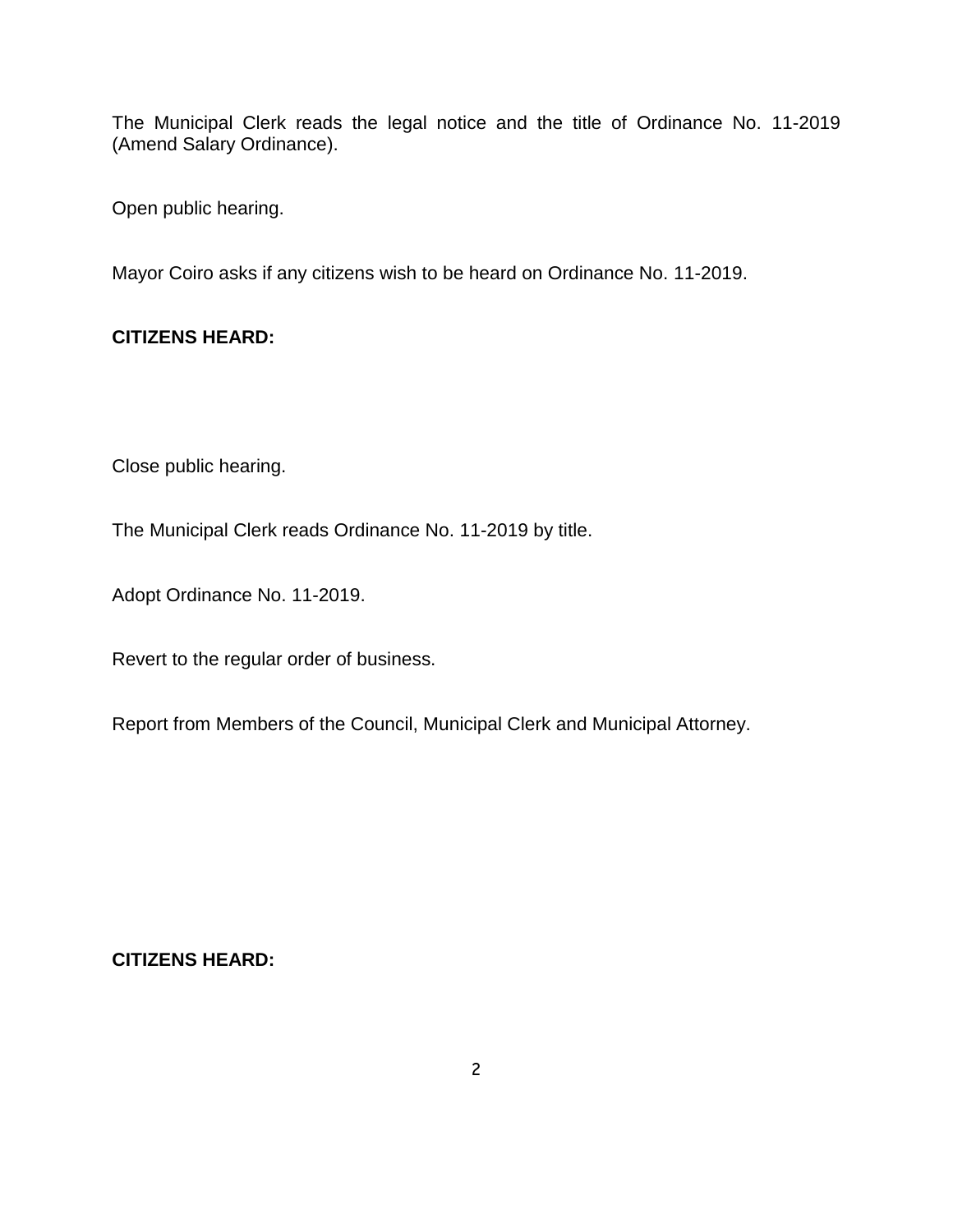Minutes of the Mayor and Council for the meeting of July 9, 2019.

# **COMMITTEE ON FINANCE: PICARELLI, D'ANGELO, CAPO.**

Resolution No. 2019-16 for the payment of bills.

Resolution Authorizing Altice Business Services.

# **COMMITTEE ON PUBLIC SAFETY: D'ANGELO, CAPO, BUCHER.**

Grade increase for Patrol Officer Joseph Parlegreco from Grade 2 Patrol Officer to Grade 1 Patrol Officer.

# **COMMITTEE ON PUBLIC WORKS: BUCHER, PALAZZO, PICARELLI.**

Payment Estimate No. 2 in the amount of \$136,218.29 to John Garcia Construction Co., Inc. for the Furler Street Improvements.

Recommendation of the Committee to hire a DPW Laborer.

# **COMMITTEE ON ENG. & PUB. PROPERTY: CAPO, ANDRIANI, D'ANGELO.**

Resolution To Rescind The Resolution Authorizing Contract For The Removal And Replacement Of Roofing System At Roof Between Library And Municipal Building.

Refer a Request for the Vacation of Sherwood Avenue to the Municipal Engineer for a Review and Recommendation.

Resolution Authorizing The Borough Clerk To Set Up A Public Sale/Online Auction Of Personal Property No Longer Needed For Public Use.